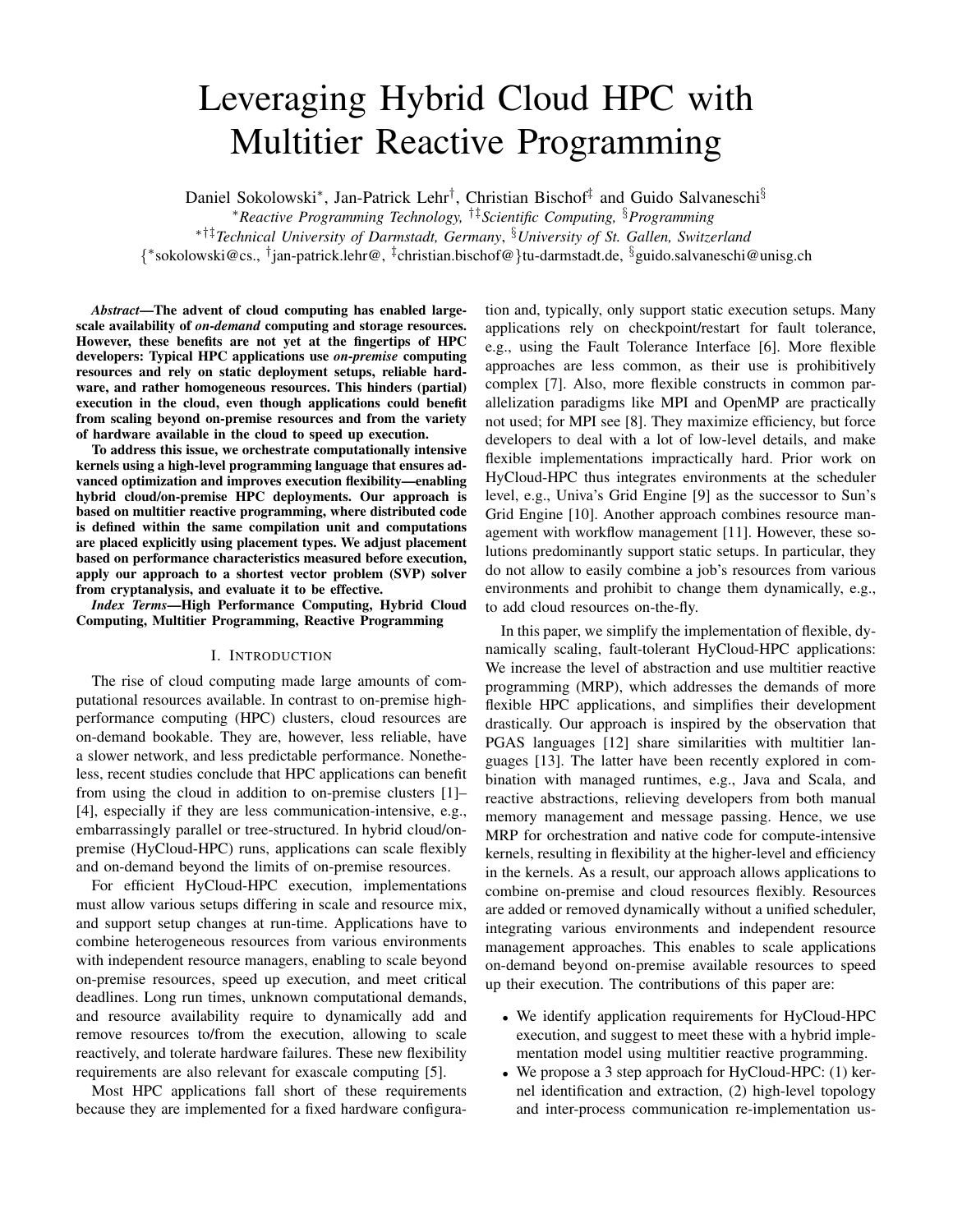ing MRP, and, (3) performance profile based placement.

- We demonstrate our approach with a shortest vector problem (SVP) solver, a key algorithm for evaluating the strength of lattice-based quantum-resistant cryptography.
- We evaluate our SVP solver implementation in onpremise, cloud, and HyCloud-HPC executions, showing improved flexibility and effectiveness of the approach.

Accordingly, [Section II](#page-1-0) shows that MRP helps in HyCloud-HPC applications. [Section III](#page-1-1) explains our approach to enable HPC applications for HyCloud-HPC. [Section IV](#page-3-0) demonstrates it with a SVP solver, evaluated in [Section V.](#page-4-0) Finally, we discuss related work [\(Section VI\)](#page-4-1) and conclude [\(Section VII\)](#page-5-11).

# <span id="page-1-0"></span>II. HYBRID CLOUD HPC: A CASE FOR MULTITIER REACTIVE PROGRAMMING

The hybrid on-premise and cloud execution poses new requirements to HPC applications:

- MPMD Development: MPI aims to simplify inter-process communication with a model that is especially helpful in *Single Program Multiple Data* (SPMD) applications. For flexible, component-level scalable applications, it is preferable to encapsulate different parts into multiple components combined in a *Multiple Program Multiple Data* (MPMD) fashion. However, developing separate programs distributes the control flow and severely increases the complexity.
- Asynchronous Control Flow: For efficient use of highly parallel systems, it is crucial to avoid waiting time. Therefore, task-based work packaging and asynchronous communication are essential.
- Flexible Execution Setup: Applications must support various run-time configuration setups and adaptation during execution. This is required to add or remove resources for adaptive scaling on the fly, and to enable fault-tolerance, as cloud resources are unreliable and may fail at any time.

The complexity of low-level libraries, e.g., MPI, limits application developers to meet these requirements. We propose increasing the level of abstraction, identifying that multitier [\[13\]](#page-5-10) and functional reactive programming [\[14\]](#page-5-12) abstractions solve the issues, thus simplifying HyCloud-HPC applications:

- Joint MPMD Development: Multitier programming enables the joint development of distributed systems within one compilation unit. This makes distributed control flow explicit and does not break the application logic at network boundaries. The communication code is generated and injected by the compiler. Multitier modules [\[15\]](#page-5-13) allow developers to split-up applications in sensible ways, retaining joint development and correctness guarantees.
- Asynchronous Control Flow: Reactive programming simplifies asynchronous code, accounting for varying execution times and avoiding unnecessary synchronization, and it improves code readability and data flow visibility [\[16\]](#page-5-14).
- Explicit Architecture and Reactivity: Multitier abstractions allow domain-specific architecture definitions, e.g., clientserver, star, ring, etc. Unlike in low-level libraries, the

<span id="page-1-2"></span>

Fig. 1: Approach to enable applications for HyCloud-HPC.

topology definitions are embedded into the language and are checked for correctness at compile-time. Reactive abstractions are designed to describe behavior based on change. Together they enable developers to easily implement mechanisms that react to changes in the program state, such as new or disrupted process connections.

Recent implementations of multitier reactive abstractions use managed languages and automated memory management. Unfortunately, managed languages with virtualization and garbage collection are usually less performant than optimized native code. Therefore, we suggest implementing frequently executed kernels in optimized  $C$  or  $C++$  and to orchestrate them using multitier reactives. We believe this (1) ensures best performance on a computationally intensive, non-parallelized or shared-memory parallelized level and (2) benefits from the convenience, flexibility, and correctness of MRP on the orchestration level. The combination enables the implementation of flexible and fault-tolerant HyCloud-HPC applications.

# <span id="page-1-1"></span>III. BREAKING CHAINS: FREEING HPC APPLICATIONS FOR HYCLOUD-HPC EXECUTION

[Fig. 1](#page-1-2) shows our approach to HyCloud-HPC applications: Starting from an HPC application, we identify computationally intensive sections, and extract these as optimized kernels. Then, we re-implement the application topology, including all inter-process communication (IPC) using MRP. Finally, the resulting application is placed onto available resources guided by the initially obtained performance profiles. We now describe the three steps in more detail, then provide background regarding the used technology, before applying the approach to an SVP solver in [Section IV.](#page-3-0)

*a) Kernel Identification and Extraction:* We use PIRA [\[17\]](#page-5-15) to identify computationally intensive kernels based on automated performance measurement and profile analysis. Once the kernel functions are identified, the user, currently manually, extracts the kernel's source code. The user inspects the final generated profile for the call-sites of the identified kernel functions for the required data. The function bodies are inspected for side effects, etc. Given this information, the user can wrap the required code into a single function that is then to be called through the Java Native Interface (JNI).

*b) Architecture and IPC Implementation:* We identified ScalaLoci [\[18\]](#page-5-16) as a suitable multitier language, as it supports programming in a high-level language (Scala) in complex user-defined systems. Moreover, through the integration of REScala [\[19\]](#page-5-17), ScalaLoci features multitier reactive programming. We propose to isolate each kernel in a separate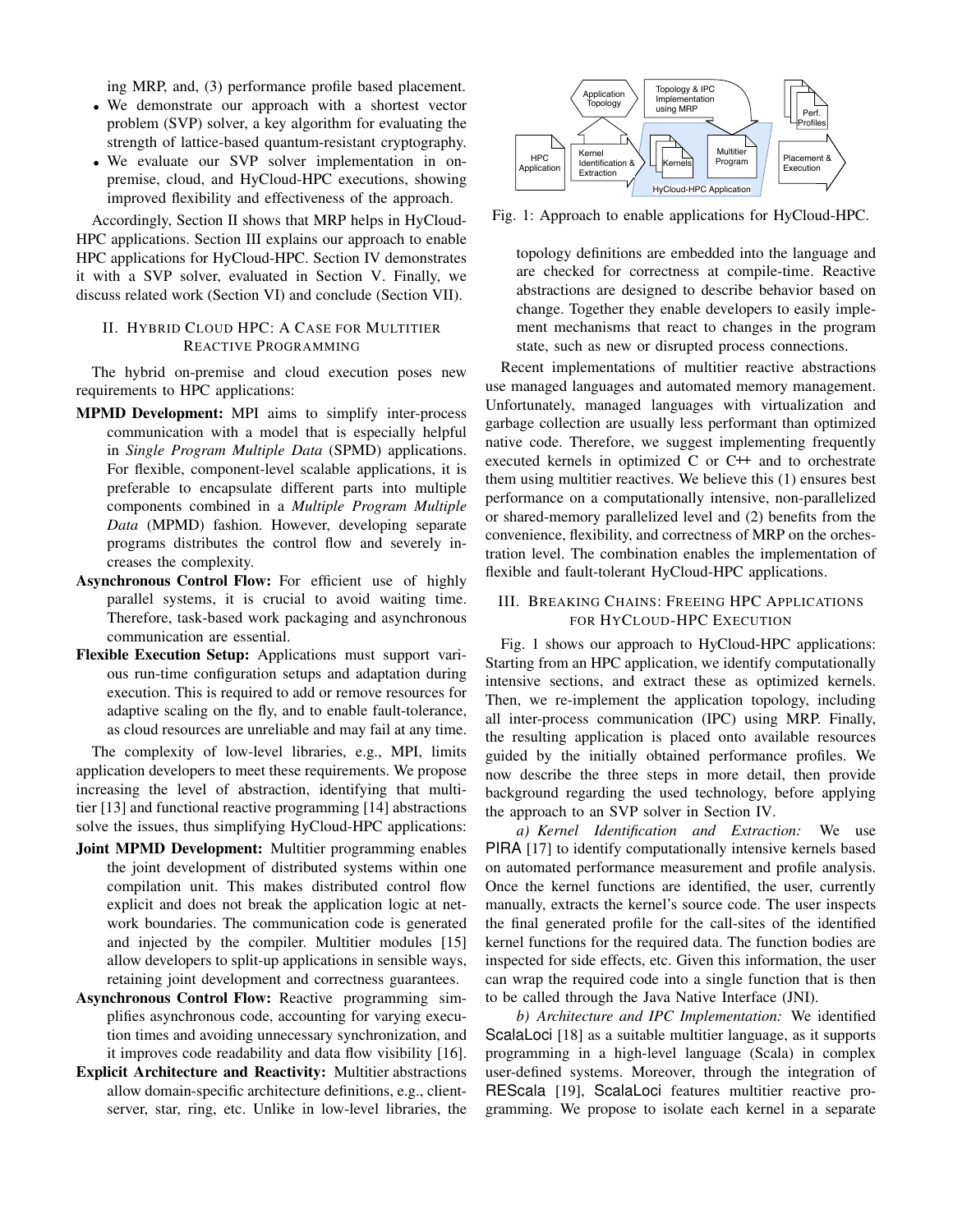program, i.e., a ScalaLoci peer, and invoke extracted kernel functions via JNI. The communication between peers can take advantage of reactive signals and event streams. This offers comparatively easy mechanisms to implement support for dynamically connecting and disconnecting peers.

*c) Peer Placement:* For each peer, an executable program is generated, setting up the network connections in a listenerconnector fashion and executing the peer. They are run using the available resource managers, e.g., cluster schedulers or cloud-typical container orchestration platforms. The decision on which resource to deploy which peer is crucial for performance. Kernel efficiency may vary drastically depending on the resource type. Moreover, placement affects data locality and observed communication characteristics. HyCloud-HPC amplifies this challenge due to the vast variety of heterogeneous and specialized hardware in the cloud, while on-premise resources are typically rather homogeneous.

We reuse the performance insights obtained in kernel identification using PIRA. They should be generated for each available resource type and a representative set of configurations. With this, developers manually decide the optimal placement.

In ongoing work, we are developing decentralized placement abstractions. They allow automating placement in a decentralized fashion, ideal to combine multiple independent resource management domains like in HyCloud-HPC. We plan to augment the PIRA performance profiles with runtime monitoring and support placement adaptation at run-time (dynamic placement) to continuously optimize performance.

## *A. Kernel Identification with* PIRA

PIRA automates performance measurement and profile analysis in the build–run–analyze cycle and iteratively adjusts the performance instrumentation towards the target application's kernels. The tool uses a whole-program call graph for its analyses, which it builds in a pre-processing step. PIRA then iteratively performs three stages:

- Build: Initially, a vanilla version is built for baseline measurements. Subsequently, Score-P [\[20\]](#page-5-18) and a custom LLVMbased instrumentation-plugin is used.
- Run: The target application is run with the user-provided configuration to record profiling data.
- Analyze: A low-overhead instrumentation is generated heuristically based on static source-code features. After profiling runs, also the obtained timing information is considered. Short-running functions are filtered, and longrunning functions are expanded in the call graph.

The tool supports two modes for kernel identification: (1) function run time for a single input data set, or, (2) function performance models constructed for multiple input data sets [\[21\]](#page-5-19). A function's run time is evaluated using threshold values, computed based on the application's profile. The performance models are constructed empirically using Extra-P [\[22\]](#page-5-20), which assumes that applications are bulksynchronous.

Listing 1: ScalaLoci example architecture: A ring of *Manager* peers, each connected to a set of *Worker* peers. On *Manager* we refer to both neighbors as *Manager* or as *Prev* and *Next*.

```
1 @peer type Prev <: { type Tie <: Single[Next] }
2 @peer type Next <: { type Tie <: Single[Prev] }
3 @peer type Manager <: Prev with Next {
4 type Tie <: Single[Prev] with Single[Next] with
               5 Multiple[Worker] }
6 @peer type Worker <: { type Tie <: Single[Manager] }
```
# *B. Multitier Programming with* ScalaLoci

ScalaLoci explicitly describes the system architecture by *peers* and *ties*. A peer is a system component to be executed as an individual process and represented as a type. Connections between peers are defined by ties and their arities, i.e., *optional*, *single*, or *multiple*, *cf.* [Listing 1.](#page-2-0) ScalaLoci is suitable for complex architectures, e.g., hexahedral meshes, as in the LULESH proxy application [\[23\]](#page-5-21).

When MPMD systems are developed jointly, data and functionality have to be assigned to the respective programs. In ScalaLoci, the types of methods and values are augmented with a peer type, obtaining *placement types*, *cf.* [Listing 2.](#page-2-1) Placement types tell the compiler how to distribute the application across its components. Remote value accesses and procedure calls are explicit in the syntax, showing which operations happen locally and which rely on potentially expensive communication. In addition to standard type checking, ScalaLoci verifies at compile-time that all remote accesses are indicated correctly, and adhere to the defined system architecture and privacy annotations. The communication code is injected by the compiler accordingly.

Listing 2: ScalaLoci placement example: part (1) and sum (2) are *placed values*. sum is only accessible locally; part can be retrieved from connected peers. doWork  $(3-5)$  and updateSum  $(6-7)$ are methods on worker and manager. Manager calls doWork on each worker (8). It updates part (4) and calls updateSum on the manager (5), which obtains and sums up part (7).

- <span id="page-2-1"></span>1 **var** part: Int **on** Worker =  $plane$  { 0 } 2 **val** sum: Int  $localOn Manager = placed { 0 }$
- 3 **def** doWork(): Unit **on** Worker = **placed** {

4 part = *// Some processing returning an integer* 5 **remote**[Manager] **call** updateSum() }

```
6 def updateSum(): Unit on Manager = placed {
```

```
sum = part asLocalFromAll foldLeft(0)(+_._1) }
```

```
8 placed[Manager] { remote[Worker] call doWork() }
```
Listing 3: Reactives example: part (1) and sum (2–3) are signals. sum is updated automatically when any part changes. When the workTick event  $(4)$  fires  $(8)$ , each worker updates its part  $(5-7)$ .

```
1 val part: Var[Int] on Worker = placed { Var(0) }
```

```
2 val sum: Signal[Int] localOn Manager = placed {
```

```
Signal { part <b>asLocalFromAll</b> <math>foldLeft(0)(\_\,\_\,\_1)\ }
```

```
4 val workTick: Evt[Unit] on Manager = placed { Evt[Unit]() }
```

```
5 placed[Worker] {
    workTick asLocal observe {
```

```
7 part.set( /* Some processing returning an integer */ ) } }
```

```
8 placed[Manager] { workTick.fire(()) }
```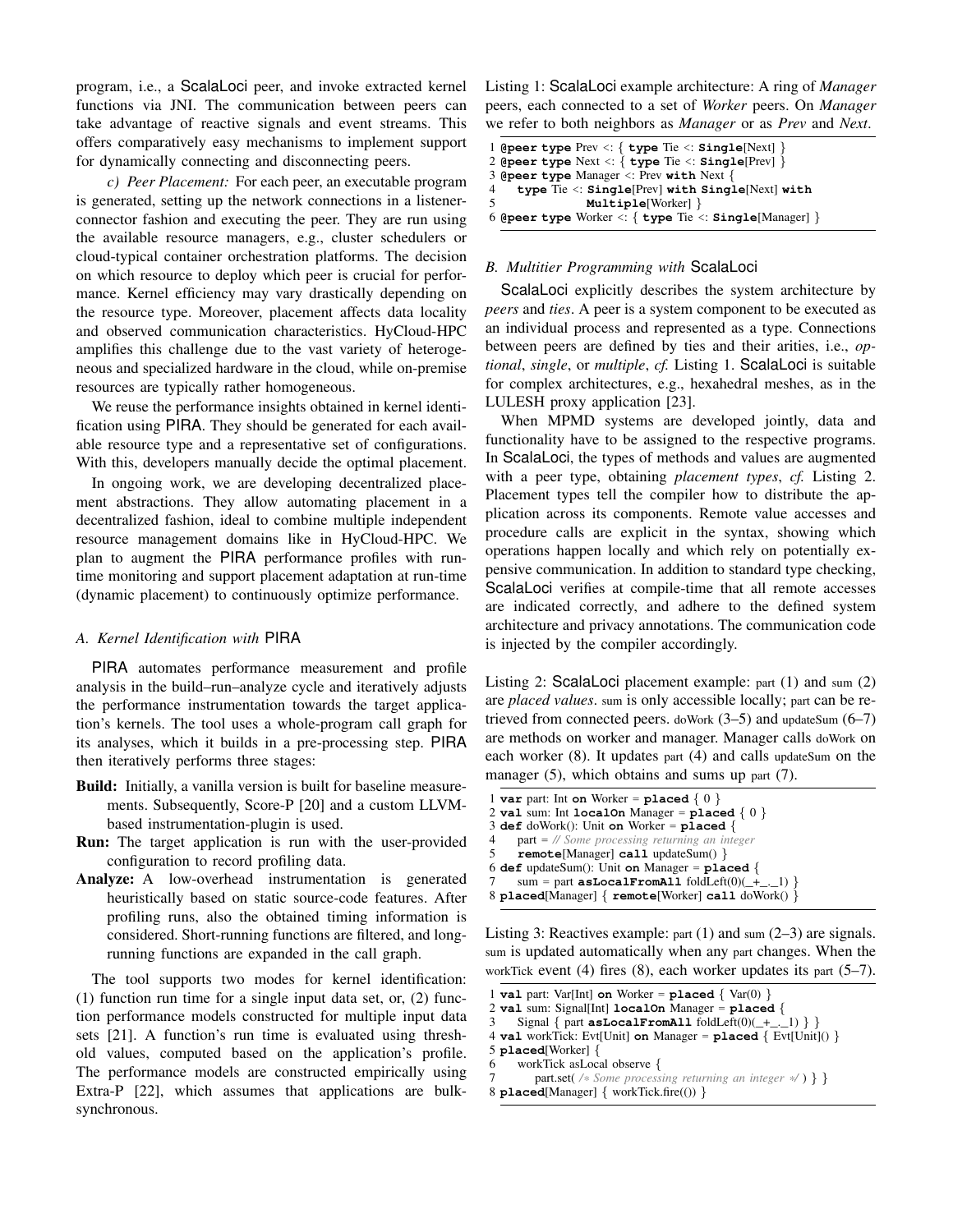# *C. Reactive Programming with* REScala

REScala combines reactive values with an event system. It provides data types for *events* and *signals*. Events allow imperative change propagation, while signals update themselves and automatically propagate their change when one of their functional dependencies changes. Both abstractions simplify the implementation of encapsulated and composable code, with clear data flow visualization [\[16\]](#page-5-14), [\[24\]](#page-5-22). [Listing 3](#page-2-2) re-implements [Listing 2](#page-2-1) using REScala reactives.

#### <span id="page-3-0"></span>IV. CASE STUDY: SHORTEST VECTOR PROBLEM SOLVER

To demonstrate our approach, we apply it to a nonparallelized version of p3Enum [\[25\]](#page-5-23), a shortest vector problem (SVP) solver. This code contains all optimizations of p3Enum, except parallelization, and thus does not (1) process multiple bases in parallel, and (2) parallelize the enumeration.

SVP is a so far quantum-computer safe problem in lattice cryptography and searches for the shortest non-zero vector, given an *n*-dimensional basis for a  $D$ -dimensional lattice. Burger et al. [\[25\]](#page-5-23) provide a thorough explanation and propose p3enum. In a loop, it generates a random basis, sequentially applies two basis reductions (the second with pruning and early exit), before enumerating a pruned search tree. It terminates once a vector is found that is shorter than a predefined length. The algorithm is non-deterministic due to the random bases and extreme pruning. Thus, it typically requires multiple trials for a solution. The processing of a basis is independent, making the program tree-structured and thus suitable for HyCloud-HPC [\[2\]](#page-5-24).

## *A. Kernel Identification and Extraction*

We apply PIRA with four iterations, each running the SVP solver 25 times with a reasonably small problem to identify the application's kernels. Manual validation proved four iterations reasonable. 25 repetitions is a trade-off between accuracy and time to completion, addressing the random nature of the algorithm. The randomness also requires to run PIRA in the first mode, i.e., kernel identification based on runtime thresholds. The model-based kernel identification fails, as randomness violates Extra-P's bulk-synchronous algorithm assumption.

PIRA identifies two main kernels for the SVP solver: (1) a third party library function used with different parameters for both BKZ basis reductions and (2) the enumeration function, which performs a tree search and applies the extreme pruning strategy. Both functions are also manually validated to be the main contributors to application run time.

We extract and wrap the kernels manually to be callable via the JNI. The two BKZ reductions are wrapped in two functions, *BKZ1* and *BKZ2*, that only vary in their parameters. The enumeration is wrapped as the *enum* function. Moreover, we want to reuse the basis randomization and wrap it as *randomize* function. Passing values via JNI involves serialization, copy, and de-serialization, and can cause significant run time overhead for big data structures like the involved matrices. We implement a matrix data structure that resides in a shared buffer and thus is directly accessible by Scala and the kernels.

<span id="page-3-1"></span>

Fig. 2: Overview of the ScalaLoci based SVP solver.

Listing 4: SVP solver architecture: A central *Manager* is connected to multiple strands, each subdivided into three peers *BKZ1*, *BKZ2*, and *Enum*, which wrap the individual kernels.

```
1 @peer type Manager <: { type Tie <: Multiple[BKZ1] }
 2 @peer type BKZ1 <: {
3 type Tie <: Single[Manager] with Single[BKZ2] }
4 @peer type BKZ2 <: {
5 type Tie <: Single[BKZ1] with Single[Enum] }
6 @peer type Enum <: { type Tie <: Single[BKZ2] }
```
# *B. Architecture and IPC Implementation*

[Fig. 2](#page-3-1) shows our SVP solver implementation with the architecture given in [Listing 4.](#page-3-2) For each strand, the manager generates random bases, which get processed alongside the strand's peers. After enumeration, the strand either signals completion to receive a new basis or provides the found shortest vector, terminating the entire application.

In HyCloud-HPC, strands need to be able to join and leave the computation, i.e., connect and disconnect to/from the manager independently. [Listing 5](#page-3-3) shows all code required for this flexibility. This allows flexibility to combine independently scheduled resources on-premise and in the cloud, and ensures resistance to strands' fault.

#### <span id="page-3-4"></span>*C. Peer Placement*

We generate a dockerized program for each peer and use TCP for communication. We target an on-premise cluster and AWS Fargate. The performed PIRA measurements indicate similar kernel performance in both environments.

Listing 5: Flexible task assignment: The assignedTasks signal (1– 5) holds the task assignment state; the number of assigned tasks per strand. It updates when a strand connects or disconnects, and increments when a strand reports a task completion. startedTasks (6–9) provides each strand an individual event stream, firing a new task whenever the strand's assignment changes. The BKZ1 peer accesses its tasks via asLocal (11) and provides its results as event stream (10), observed by BKZ2.

```
1 val assignedTasks: Signal[AssignmentState] on Manager = placed {
 2 Events.foldAll(AssignmentState(Map.empty)) { state => Seq(
 3 remote[BKZ1].joined >> state.addRemote,
 4 remote[BKZ1].left >> state.removeRemote,
 5 completedTasks >> state.assignNextTaskForStrand) } }
 6 val startedTasks = on[Manager] sbj { strand: Remote[BKZ1] => {
 7 assignedTasks.map(_.state.get(strand.hashCode)).changed
 8 .map \{ \_\map \} taskId =>
 9 (strand.hashCode(), taskId, freshTask( /* ... */ )) } }.flatten } }
10 \text{val} bkz1Results = \text{on}[BKZ1]11 startedTasks.asLocal.map(task => /* bkz1 */ ) }
```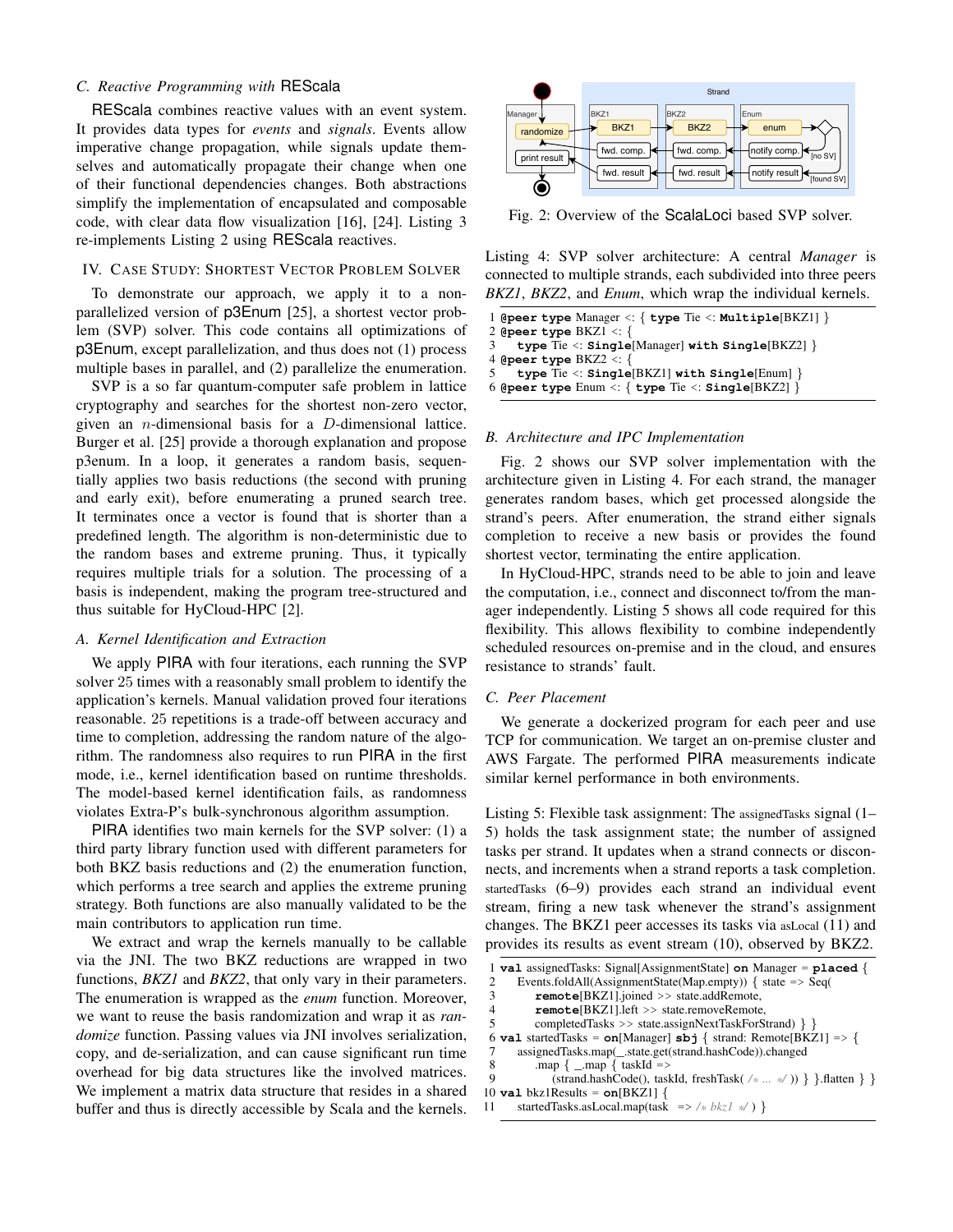<span id="page-4-3"></span>

(c) 20 strands on AWS and LB, and hybrid (big config., 5 repetitions).

Fig. 3: Run time measurements and related number of tries.

The manager peer has to be reachable for every strand. Therefore, we execute it in the cloud due to network policies. The pipeline fashion of the strands requires careful placement; providing dedicated resources to each peer will only saturate the slowest peer's resources. This requires more intelligent placement, e.g., holistic or dynamic placement. A naive alternative is to run all peers of a strand concurrently within a shared resource. We investigate this and more in the following.

#### V. PERFORMANCE EVALUATION

<span id="page-4-0"></span>We evaluate our implementation on the Lichtenberg HPC system (LB), equipped with Intel Xeon E5-2680 v3 Processors, and on AWS Fargate, running the software on AWS EC2. We test two setups *separate* and *joint*, running every strand's peers in three separate processes or in a single process within different threads. The manager is a dedicated process. As the baseline, we use the non-parallelized version of p3Enum [\[25\]](#page-5-23). On LB and AWS we assign one dedicated CPU core and 2 GB memory<sup>[1](#page-4-2)</sup> to each process; manager processes on AWS have 2 CPU cores and  $4 \text{ GB}^1$ . We measure two configurations: *small* is of dimension 78 and usually solved within minutes, *big* is of dimension 100. We do not report a baseline for big because it timed out after 24 hours in 18 out of 20 LB runs.

We report the minimum, maximum, median, and mean of the run time and the number of enumerated bases (tries) for various deployments in [Fig. 3.](#page-4-3) The number of tries varies drastically due to the program randomness, and so does the run time, requiring more repetitions for statistically stable results. We use their quotient for more reliable comparisons.

[Fig. 3a](#page-4-3) shows that our implementation's performance is close to the baseline. The slightly reduced run time per try for

<span id="page-4-4"></span>

Fig. 4: Connected strands over time for experiments [Fig. 3c.](#page-4-3)

the joint setup is caused by the small share of work performed by the manager running in a separate process, which for the baseline is included in the strand's process. The strand of the separate setup required triple the resources than in the joint setup, but its performance is only slightly better due to the pipeline effect described in [Subsection IV-C.](#page-3-4) The difference in the joint and separate setup measurements in [Fig. 3b](#page-4-3) also confirms a significant waste of resources. Accordingly, we only consider the more efficient joint setup in the following.

[Fig. 3b](#page-4-3) and [Fig. 3c](#page-4-3) confirm that the SVP solver performs similarly well on AWS compared to LB. However, for the shorter measurements in [Fig. 3b,](#page-4-3) the performance looks worse. This effect is mainly caused by the less coordinated startup of the strands on AWS, causing higher delays between their startup and joining. This is negligible for the longer measurements in [Fig. 3c](#page-4-3) but is visible in [Fig. 4,](#page-4-4) which shows the number of connected strands in the first 100 seconds after startup for the big configuration measurements. LB strands connect almost simultaneously due to coordinated startup, while the AWS containers are deployed separately with varying delays. This confirms the worse predictability regarding availability and performance of the used commodity cloud resources compared to on-premise clusters, but also shows that our HyCloud-HPC approach can leverage these effectively.

In [Fig. 3c,](#page-4-3) we compare longer running measurements on LB and AWS and join the resources of both environments then for hybrid measurements. Combining the on-premise cluster resources and the cloud improves the run time significantly, underlining our approach's effectiveness.

#### VI. RELATED WORK

<span id="page-4-1"></span>*a) PGAS/APGAS Languages:* PGAS is a parallel programming model, allowing processes to access data from each other through abstractions emulating a shared memory space. Remote access requires special syntax, but communication is transparent. De Wael et al. [\[12\]](#page-5-9) classify PGAS languages. IBM's X10 [\[26\]](#page-5-25) distributes arrays over *places*, partitions of the global address space. *Asynchronous activities* encapsulate processing and data transfer. Chapel [\[27\]](#page-5-26) has a similar data distribution model with both data and task parallelism, and also other distributed data structures than arrays. Fortress [\[28\]](#page-5-27) features constructs for explicit and implicit parallelism.

*b) Multitier Programming:* Multitier languages remove the separation of code between communicating processes. Weisenburger et al. [\[13\]](#page-5-10) provide an overview of existing solutions. Most approaches focus on the Web and client-server architecture. In contrast, ML5 [\[29\]](#page-5-28) and ScalaLoci support *generic* software architectures.

<span id="page-4-2"></span><sup>&</sup>lt;sup>1</sup>These are the lowest memory assignments possible for the related amounts of CPU cores at AWS Fargate; our software requires far less.